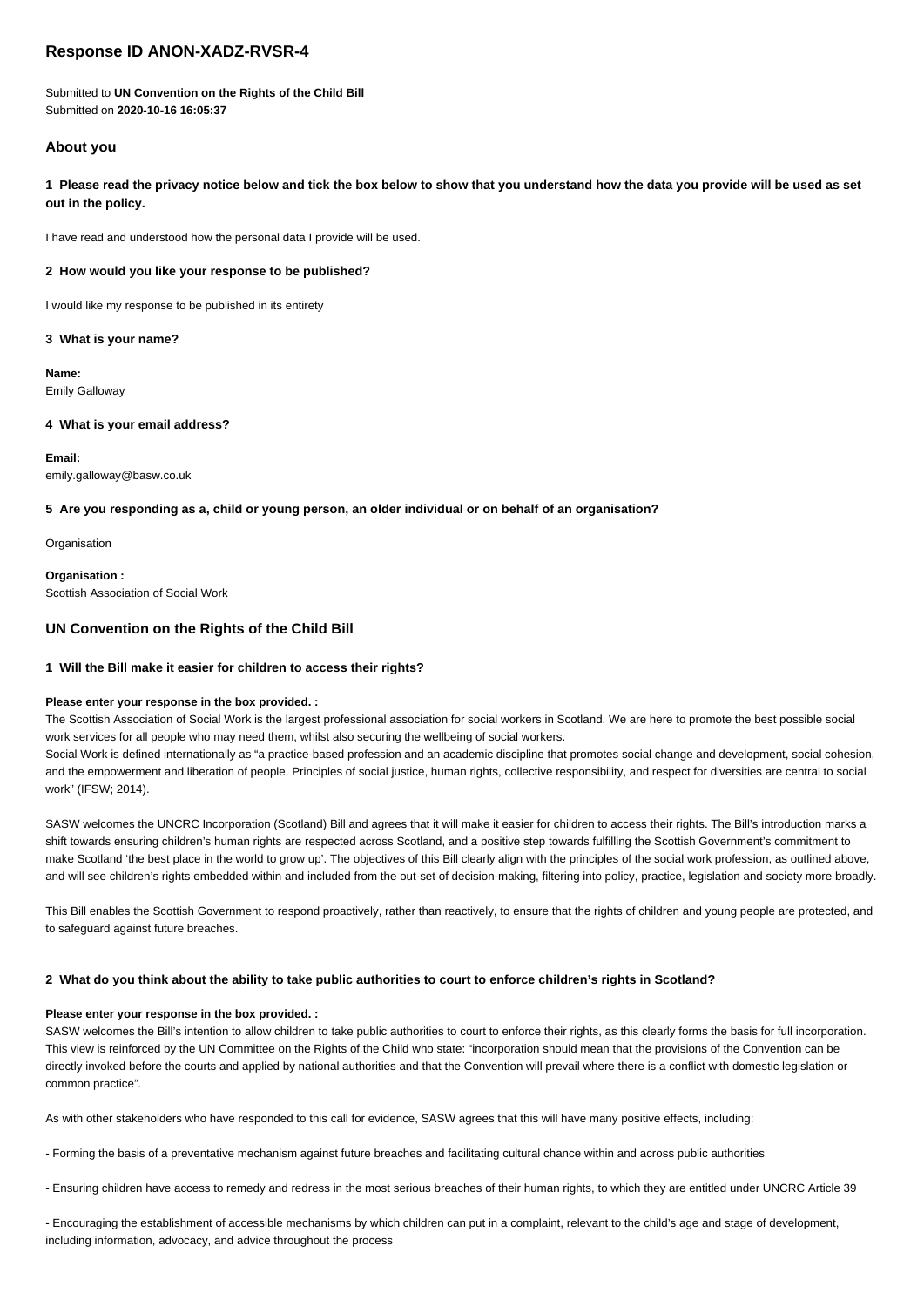Whilst SASW wholeheartedly supports this, we ask for further clarity on what constitutes a 'public authority' in the context of this Bill. Although its' clear that local authorities fall within this remit, it is less clear where individual actors fit. SASW asks for further clarity on where individual social work practitioners who provide a statutory service under the employment of a public authority – including

those practicing independently – fall. Social workers face many inherent tensions within their practice, operating in crisis situations, supporting those in high-risk situations and managing tensions within families. The pressures on the profession cannot be overstated and must be taken into consideration. Furthermore, Social Work is a profession fundamentally about human rights, as outlined in the international definition above. Practitioners are bound by Codes of Ethics that underpin their practice, ensuring they remain accountable, with the principles of human rights and social justice central to all they do. The ability for children to take public authorities to court is a positive mechanism for allowing social workers to hold councils and other public authorities to account, to ensure they always act in the best interests of children and young people, meaning they are held to the same standards as practitioners in remaining compliant with their Codes of **Ethics** 

SASW suggests that clear and accessible guidance must be provided to support social workers to report a breach – to ensure they are protected and have clear information on how they report and the process by which they do this. They must face no repercussions from their employer for doing so.

#### **3 What more could the Bill do to make children's rights stronger in Scotland?**

### **Please enter your response in the box provided. :**

As outlined in our response to Question 2, we believe further clarity is needed on where individual actors employed by organisations/public authorities fit.

Furthermore, the Bill states that "it is unlawful for a public authority to act in a way which is incompatible with the UNCRC requirements". This includes private actors whose "functions are of a public nature" unless the nature of the particular act is private, echoing a similar provision in the Human Rights Act 1998.

SASW welcomes that private actors fall within the scope of the Bill but share the same concerns as "Together" members, regarding the practical application of this. It is essential that private bodies providing services to children do not escape liability due to technicalities, and further clarity is needed to alleviate uncertainty and ensure this does not happen.

## **4 If you work for an organisation or public authority, what resources do you need to help children and young people access their rights? Will you require additional resources or training to implement the Bill, for example to make or respond to challenges in court?**

#### **Please enter your response in the box provided. :**

As was outlined in the response to Question 2, clear guidance, information and training must be provided to social workers to allow them to feel comfortable and informed of all due process, including how to support children and young people, where to go if they encounter a breach and how to report this. As Social Work Scotland outlined in their response at the public consultation stage of this Bill, it is essential that lessons be learned from the Named Person, which shows that 'no matter how strong the evidence and expert support for a proposal, a failure to identify and address the concerns of a minority of the public can derail legislative implementation indefinitely'. The provision and investment into guidance to alleviate concerns and keep practitioners – and indeed the public – informed would prevent this from happening, and be in the best interests of the children and young people to which this Bill applies.

It is assumed that the added focus on sibling relationships, which is very much supported by SASW, might require additional funding in order to facilitate such contact. Contact arrangements in cases of children being looked after and accommodated can become quite an organisational task depending on the geographical distribution of the child and its family members. The contact is often facilitated by social services. It could also mean an additional strain on the use of contact centres which may require further funding.

### **UN Convention on the Rights of the Child Bill**

## **1 Are there any relevant equalities and human rights issues related to this Bill, or potential barriers to rights, that you think we should look at?**

#### **Please enter your response in the box provided. :**

Social work promotes a holistic approach. As such, SASW, like other stakeholders, believes it is important that the Bill takes into account the intersectionality between women's rights, children's rights, the rights of disabled people, ethic minorities and other protected groups.

The impact of Covid-19 on such groups has been significant, exacerbating existing inequalities and human rights breaches and demonstrating a need for progress on incorporating wider human rights protections into Scots law.

For example, as has been widely reported, economic inequalities have been significantly worsened for women, who, for the most part, remain the primary caregivers of children and are more likely to be at risk of increased job insecurity, and poverty. Disabled children are also facing greater risks of poverty as well as barriers in accessing healthcare services and education.

Guidance around UNCRC implementation must take these connections into consideration.

**2 What are your views on the provisions in the Bill that allow the courts to strike down legislation judged to be incompatible with the UNCRC?**